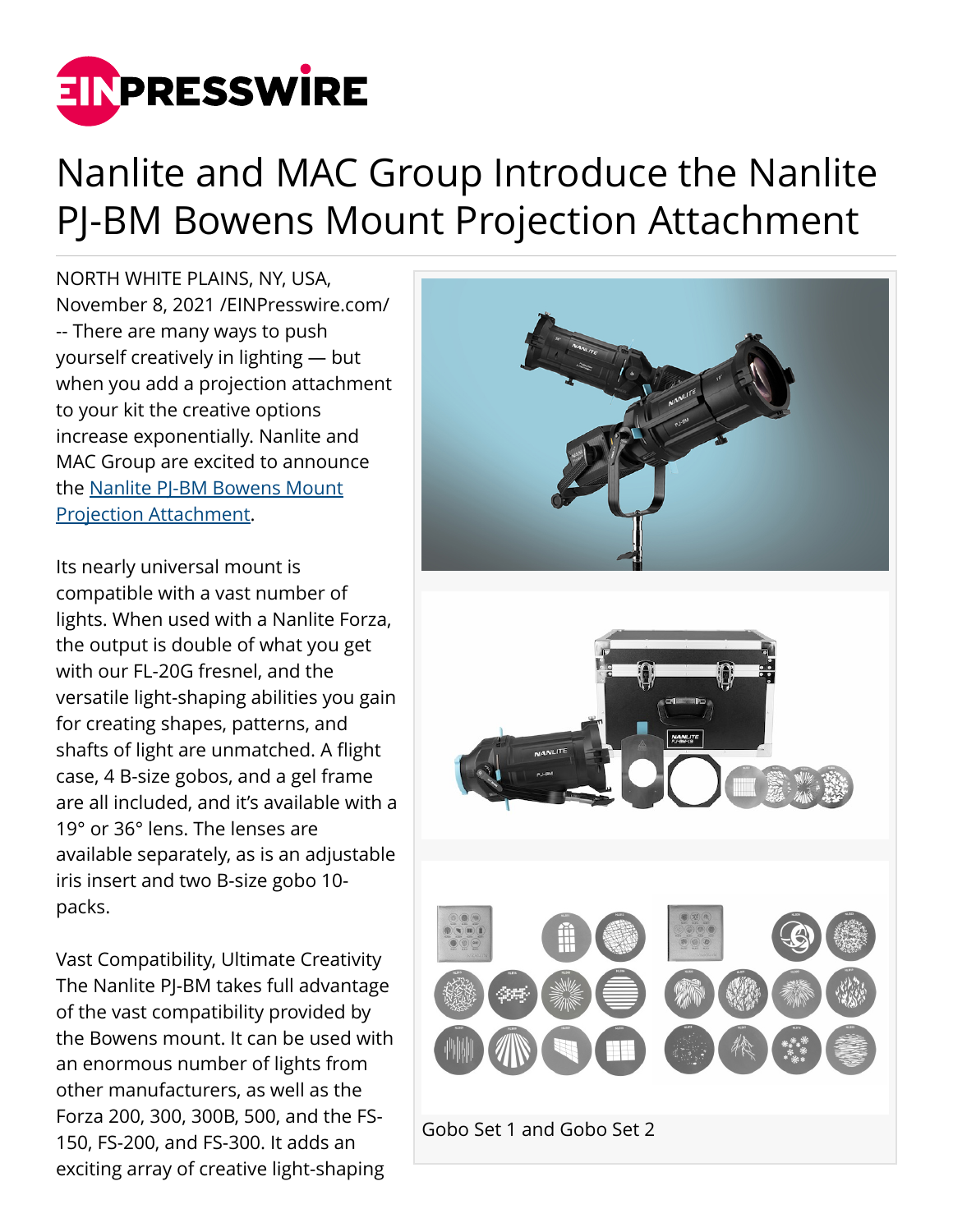tools such as internal shutters, a focusable lens, gel inserts, gobos, and a separately available adjustable iris.

### Accurate and Precise Optics

The designers at Nanlite worked hard to ensure that the light quality emitted by the PJ-BM Projection Attachment is accurate and precise. Non-curved lenses are utilized to eliminate aberration and minimize distortion, while optical coating improves transmittance and color temperature accuracy.

## Durably Built and Ready to Fly

In production you want equipment that's lightweight yet built tough, which is why the Nanlite PJ-BM is constructed with an aluminum body. A flight case is included for the ultimate in protection when in transit, and it has space for all the included accessories: the gel frame, gobo frame, gobo and more.

## A Full Suite of Accessories from the Start

The 19° lens provides brighter output, while the 36° lens is more versatile in smaller spaces. Thankfully you don't need to choose between them because both lenses are available separately. The Nanlite PJ-BM-AI Adjustable Iris and two sets of Gobo 10-packs are also available at launch, making this a fully realized system. Gobo Set 1 has multiple windows and useful linear array and breakup patterns. Gobo Set 2 has water, trees, foliage, flames, fireworks and graphical patterns.

Contact

For more information, contact Wayne Schulman: waynes@macgroupus.com

### About Nanlite

NanLite produces an extensive range of continuous (LED) lights with state-of-the-art technologies, the highest level of quality control and a fanatical obsession to details for demanding creators in the photo, video, content creation and beauty spaces.

### About MAC Group

34 years ago, MAC Group started as a boutique marketing, sales and distribution group focusing on professional photographers. As the industry has evolved, so has MAC Group with their expansion into filmmaking, video, mobile, content creation and audio. Today, MAC Group is one of the leading companies of their kind with world-renowned brands offering products and education that enhances the lives of passionate content creators at every experience level. For more information, visit [www.macgroupus.com](https://www.macgroupus.com/)

Colleen Carlisle Nicholas MAC Group +1 914-784-2678 [email us here](http://www.einpresswire.com/contact_author/3193134)